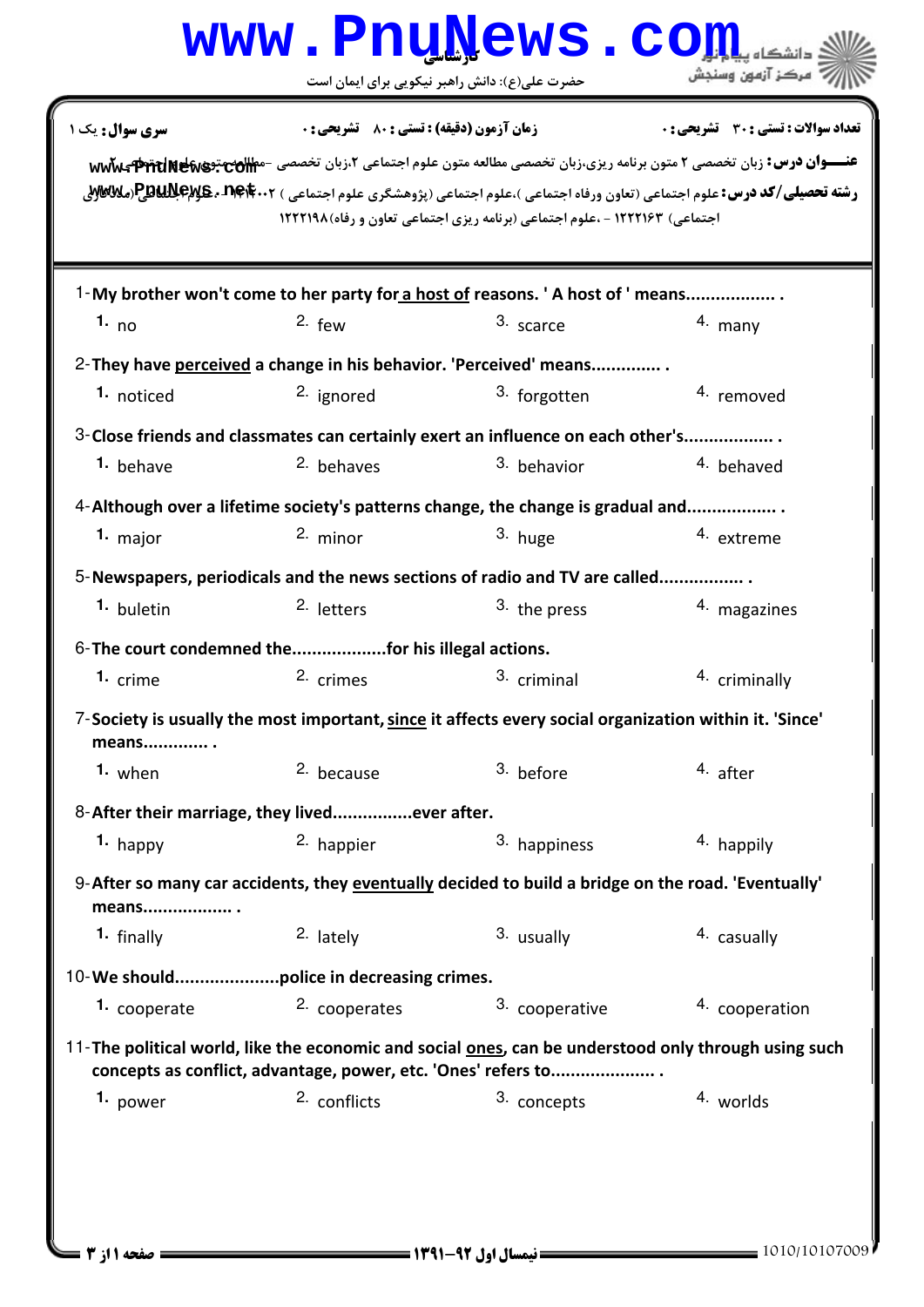|                                                                                                                                                                    |                                                    | www.PnuNews.c<br>حضرت علی(ع): دانش راهبر نیکویی برای ایمان است                                                                                                                                                                                                                                                                                   | لركز آزمون وسنجش                      |  |  |
|--------------------------------------------------------------------------------------------------------------------------------------------------------------------|----------------------------------------------------|--------------------------------------------------------------------------------------------------------------------------------------------------------------------------------------------------------------------------------------------------------------------------------------------------------------------------------------------------|---------------------------------------|--|--|
| <b>سری سوال :</b> یک ۱                                                                                                                                             | <b>زمان آزمون (دقیقه) : تستی : 80 ٪ تشریحی : 0</b> |                                                                                                                                                                                                                                                                                                                                                  | تعداد سوالات : تستي : 30 - تشريحي : 0 |  |  |
|                                                                                                                                                                    |                                                    | عنـــوان درس: زبان تخصصی ۲ متون برنامه ریزی،زبان تخصصی مطالعه متون علوم اجتماعی ۲،زبان تخصصی -مطالعهمتون www و تع<br>ر <b>شته تحصیلی/کد درس: ع</b> لوم اجتماعی (تعاون ورفاه اجتماعی )،علوم اجتماعی (یژوهشگری علوم اجتماعی ) <b>PauMexe ، net</b> r (ر <b>XM</b> wy<br>اجتماعی) ۱۲۲۲۱۶۳ - ،علوم اجتماعی (برنامه ریزی اجتماعی تعاون و رفاه)۱۲۲۲۱۹۸ |                                       |  |  |
| 12-The interactionists do not see society as something already developed, instead they believe<br>society is always in the process of, every time people interact. |                                                    |                                                                                                                                                                                                                                                                                                                                                  |                                       |  |  |
| 1. created before                                                                                                                                                  |                                                    | <sup>2.</sup> being created                                                                                                                                                                                                                                                                                                                      |                                       |  |  |
| 3. created in advance                                                                                                                                              |                                                    | 4. had been created                                                                                                                                                                                                                                                                                                                              |                                       |  |  |
| 13-Interactionists insist that human society is not inhabited by bees and baboons but<br>by who create a different kind of society from other animals.             |                                                    |                                                                                                                                                                                                                                                                                                                                                  |                                       |  |  |
| $1.$ birds                                                                                                                                                         | 2. insects                                         | 3. human beings                                                                                                                                                                                                                                                                                                                                  | <sup>4</sup> elephants                |  |  |
|                                                                                                                                                                    |                                                    |                                                                                                                                                                                                                                                                                                                                                  |                                       |  |  |
| 1. educate                                                                                                                                                         | 2. educates                                        | 3. education                                                                                                                                                                                                                                                                                                                                     | 4. educational                        |  |  |
| 15-Society is thesocial organization to understand. For this reason, it is sometimes useful<br>to create models.                                                   |                                                    |                                                                                                                                                                                                                                                                                                                                                  |                                       |  |  |
| 1. easiest                                                                                                                                                         | 2. rarest                                          | 3. most unreal                                                                                                                                                                                                                                                                                                                                   | 4. most difficult                     |  |  |
| 16-Generally we divide social patterns into three kinds: social structure, culture, and                                                                            |                                                    |                                                                                                                                                                                                                                                                                                                                                  |                                       |  |  |
| 1. office                                                                                                                                                          | 2. factors                                         | 3. institutions                                                                                                                                                                                                                                                                                                                                  | 4. companies                          |  |  |
| 17-After ten years of, I returned back to my family.                                                                                                               |                                                    |                                                                                                                                                                                                                                                                                                                                                  |                                       |  |  |
| 1. separate                                                                                                                                                        | 2. separated                                       | 3. separation                                                                                                                                                                                                                                                                                                                                    | 4. separately                         |  |  |
| 18-Rivers near chemical factories are usually                                                                                                                      |                                                    |                                                                                                                                                                                                                                                                                                                                                  |                                       |  |  |
| 1. pollute                                                                                                                                                         | 2. polluted                                        | 3. pollutes                                                                                                                                                                                                                                                                                                                                      | 4. pollution                          |  |  |
| 19-Sociologyus gain a better understanding of ourselves and our social world.                                                                                      |                                                    |                                                                                                                                                                                                                                                                                                                                                  |                                       |  |  |
| 1. helps                                                                                                                                                           | 2. hides                                           | $3.$ avoids                                                                                                                                                                                                                                                                                                                                      | 4. prevents                           |  |  |
| 20-A myth is a popular butnotion that may be used to perpetuate certain beliefs.                                                                                   |                                                    |                                                                                                                                                                                                                                                                                                                                                  |                                       |  |  |
| 1. false                                                                                                                                                           | 2. pass                                            | 3. pause                                                                                                                                                                                                                                                                                                                                         | 4. right                              |  |  |
| 21-The science of cultivating the land is called                                                                                                                   |                                                    |                                                                                                                                                                                                                                                                                                                                                  |                                       |  |  |
| 1. sociology                                                                                                                                                       | 2. history                                         | 3. agriculture                                                                                                                                                                                                                                                                                                                                   | <sup>4.</sup> literature              |  |  |
| 22-A new social class of industrialists emerged in textile, iron melting, and related industries.<br>'Emerged' means                                               |                                                    |                                                                                                                                                                                                                                                                                                                                                  |                                       |  |  |
| 1. rejected                                                                                                                                                        | 2. appeared                                        | 3. disappeared                                                                                                                                                                                                                                                                                                                                   | 4. destroyed                          |  |  |